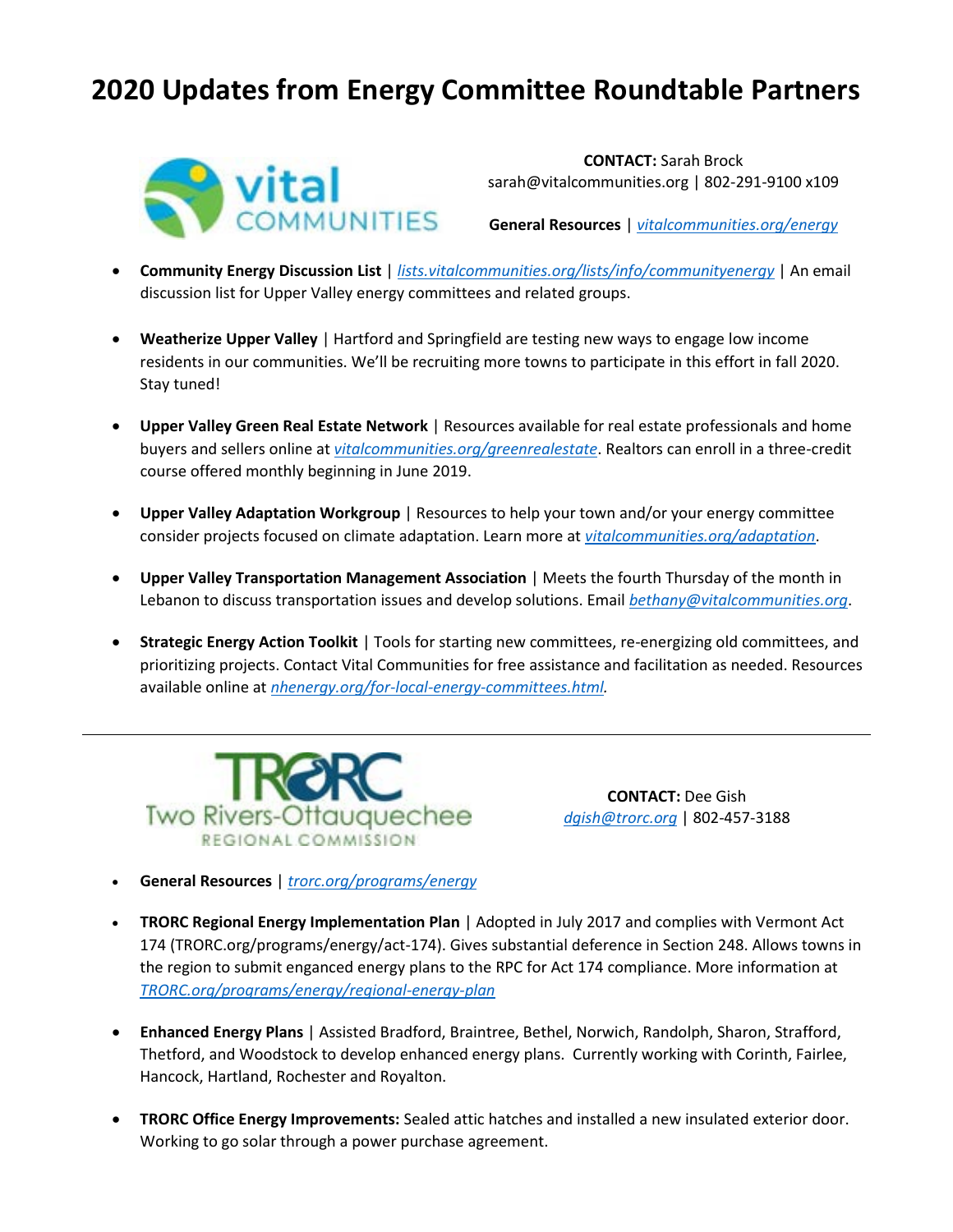

**Upper Valley Lake Sunapee Regional Planning Commission**

**CONTACT:** Meghan Butts | *[mbutts@uvlsrpc.org](mailto:mbutts@uvlsrpc.org)* | 603-448-1680

**General** Resources | *[uvlsrpc.org/projects/energy](file://///10.0.0.200/Data/VICO_Data/Energy/Municipal/Annual%20Energy%20Committee%20Roundtable/Roundtable%202019/Partner%20Updates/uvlsrpc.org/projects/energy)*

- **GIS (Geographic Information Services)** | UVLSRPC offers all kinds of GIS services to towns, including data collection and inventories, visual representations and analysis using maps, and hosting data on the Open Data Portal.
- **Energy Planning** | UVLSRPC is ready to help towns with Master Plans, Policy Writing, development regulations, energy related ordinances, and building code updates.
- **Outreach** | UVLSRPC has the resources and staff expertise to hold public outreach events and presentations, and to create educational materials focused on energy topics
- **Grants** | UVLSRPC can help with grant writing, administration, and support for towns.
- **Projects** | UVLSRPC can help with energy and transportation related projects and analysis. Including gathering stakeholders and facilitating committee discussions.
- **Energy Chapter in the Regional Plan** | Online at: *[http://www.regionalplan.uvlsrpc.org/files/1814/7077/4968/Chapter8\\_EnergyEfficientCommunities\\_Fina](http://www.regionalplan.uvlsrpc.org/files/1814/7077/4968/Chapter8_EnergyEfficientCommunities_Final.pdf) [l.pdf](http://www.regionalplan.uvlsrpc.org/files/1814/7077/4968/Chapter8_EnergyEfficientCommunities_Final.pdf)*



**CONTACT:** Jason Rasmussen *[jrasmussen@swcrpc.org](mailto:jrasmussen@swcrpc.org)* | 802-674-9201

- **General Resources** | *[swcrpc.org/energy](http://www.swcrpc.org/energy)*
- **Efficiency Vermont Implementation Contract** | Beginning in 2019, SWCRPC has partnered with Efficiency Vermont to implement the goals and strategies outlined in regional and town energy plans. SWCRPC is currently working on initiatives to promote thermal and electrical efficiency in our region. We are also available to assist your town's energy committee/coordinator with data interpretation, building local capacity, and achieving your energy goals. Contact us see to how we can help.
- **Municipal Enhanced Energy Plans** | Assisted nine towns to develop enhanced energy plans over the past four years. Staff continue to assist several towns with refining draft enhanced energy plans. Andover, Ludlow, Windsor, and Springfield have all adopted plans, and SWCRPC has issued a Certificates of Energy Compliance for all four. The regional Energy Plan was adopted and certified in 2018: <https://swcrpc.org/regional-plan-2018/>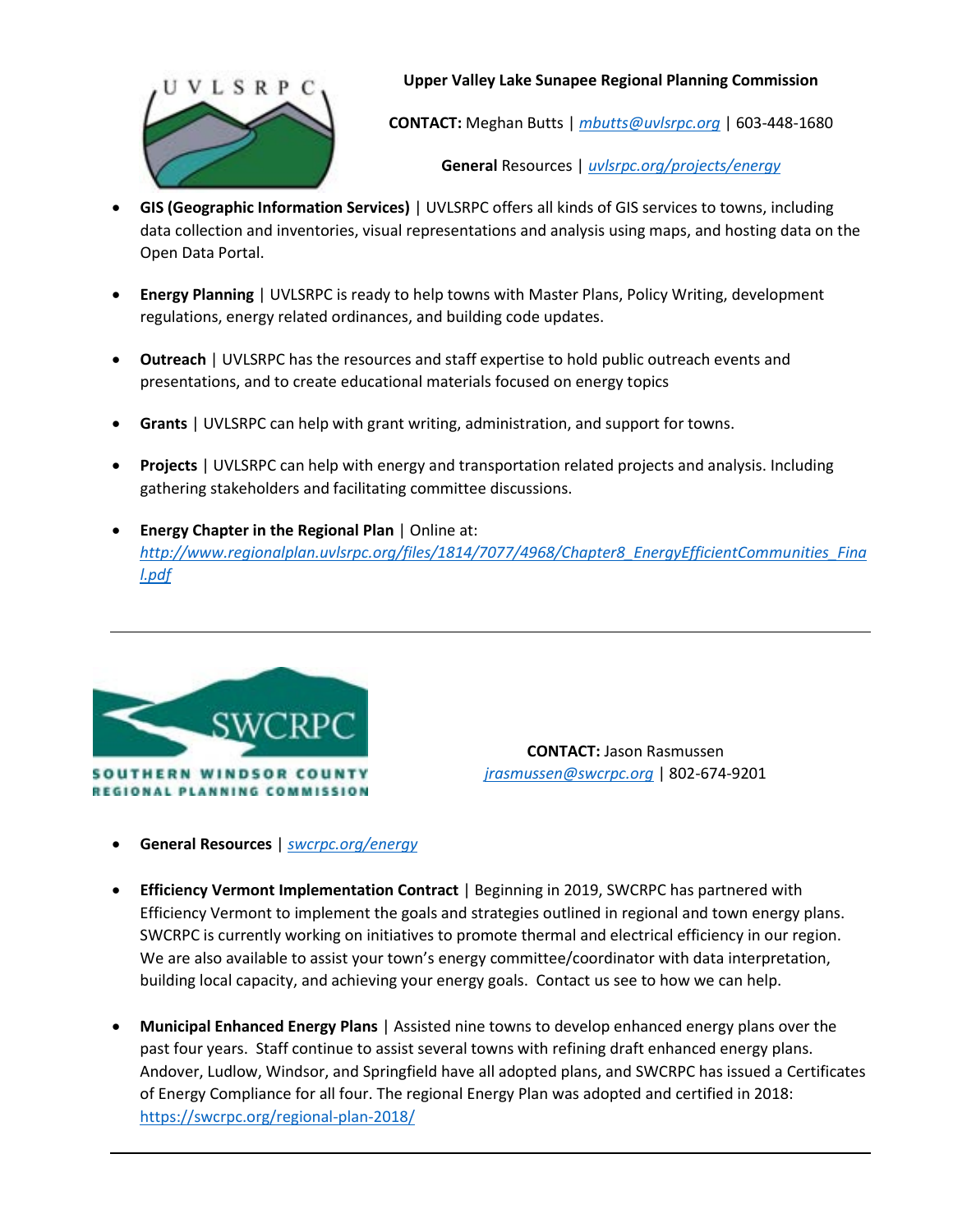

**CONTACT:** Alex Baad *[abaad@vnrc.org](mailto:abaad@vnrc.org)* | 802-223-2328 x116

Helping start, support and strengthen the work of energy committees across Vermont.

- **General Resources** | *[vecan.net](http://www.vecan.net/)*
- **VECAN eNewsletter** | A regular newsletter informing community energy leaders about timely programs, funding opportunities, events and issues of interest. Sign yourself and members of your committee up to stay tuned online at vecan.net.
- **Annual Conference** | VECAN's annual "Community Energy & Climate Action Conference" December 5, 2020 at the Lake Morey Resort in Fairlee, VT. An event designed largely for community energy committees. Don't miss!
- **Legislative Updates** | Following legislative issues and other important state-level efforts by staying tuned to Vermont's "Climate Dispatch" — a weekly update from the State House during session and as timely throughout the year — #ActOnClimateVT and following us at facebook.com/VTEnergyNetwork.





**CONTACT:** Henry Herndon | *[henry@cleanenergynh.org](mailto:henry@cleanenergynh.org)* | 781-437-2177

- **Clean Energy NH General Resources** | [cleanenergynh.org](https://www.cleanenergynh.org/) Current Legislation: *[cleanenergynh.org/policy](https://www.cleanenergynh.org/policy)* Drive Electric NH: *[driveelectricnh.org/](https://www.driveelectricnh.org/)*
- **Local Energy Solutions General Resources** | *[nhenergy.org](http://www.nhenergy.org/)* Email Newsletters: *[henry@cleanenergynh.org](mailto:henry@cleanenergynh.org)* Model Solar Zoning Ordinance | Download at *[nhenergy.org](https://www.nhenergy.org/)* Municipal and/or School Template Solar RFP | Emai[l henry@cleanenergynh.org](mailto:henry@cleanenergynh.org) for details
- **North Country Programs** | Clean Energy NH employees two staff dedicated to serving New Hampshire's North Country in Coös County, supporting town and school energy improvement projects, and coordinating public Weatherize Campaigns.
- **Community Power New Hampshire (CPNH)** | Clean Energy NH is coordinating with six local governments (one county, two cities, three towns) on the formation of a new locally governed legal entity, "CPNH," that provides services to enable and empower Community Power Programs.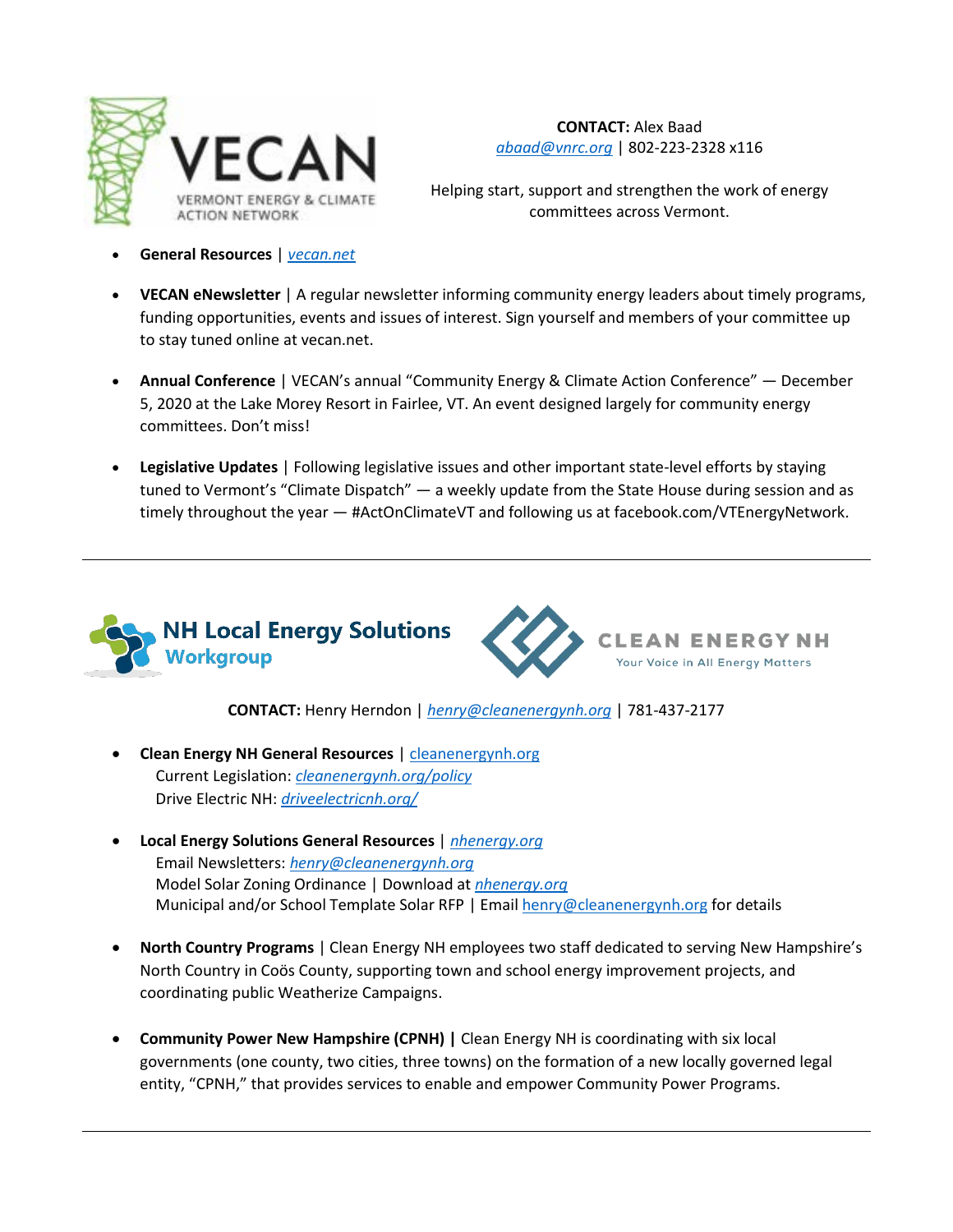

**CONTACT:** Carolyn Wesley, Network Manager *[cwesley@eanvt.org](mailto:cwesley@eanvt.org)* | 802-734-0046

Diverse network working to achieve Vermont's energy and emissions commitments in ways that create a more just, thriving, and sustainable future for Vermonters.

- **General Resources** |<https://www.eanvt.org/>
- **Annual Progress Report for VT** | Each year, EAN's Annual Progress Report for Vermont provides an indepth analysis of where Vermont stands relative to its renewable energy and emissions reduction commitments. This year's report highlights how much fossil fuel dependence is currently costing the Vermont economy, as well as how much Vermonters stand to save as a result of a transition to more efficient and renewable technologies in heating and transportation[. https://www.eanvt.org/2019](https://www.eanvt.org/2019-progress-report/) [progress-report/](https://www.eanvt.org/2019-progress-report/)
- **VT Community Energy Dashboard** | Th[e Vermont Energy Dashboard](https://www.vtenergydashboard.org/) is Vermont's go-to resource to help towns, businesses, and individuals take action to help us meet our 90% renewable by 2050 goals, and to track our collective progress along the way. Featuring an Energy Atlas of energy sites across the state, and community progress maps showing the adoption of technologies across the state. https://www.vtenergydashboard.org/
- **Total Energy News** | A monthly newsletter for members and public partners (including town energy committees) featuring curated in-depth energy and climate news from around the country and Vermont. Each issue also features highlights from EAN's own data and analysis, upcoming events across the network, and featured profiles of network members organizations.
- **Network Summit** | EAN's annual gathering of network member organizations and pubic partners to assess where Vermont stands relative to our energy and emissions reduction commitments and identify opportunity and priorities for action. September 2020.



New England<br>**Grassroots** Environment Fund

**CONTACT:** Tess Beam tess@grassrootsfund.org | 603-905-9915 x2

- **General Resources** | *[grassrootsfund.org](https://grassrootsfund.org/)*
- **Grants** | *[grassrootsfund.org/dollars](https://grassrootsfund.org/dollars)* | \$250 \$3,500 available to grassroots groups, including energy committees. Nonprofit status not required, only group bank account.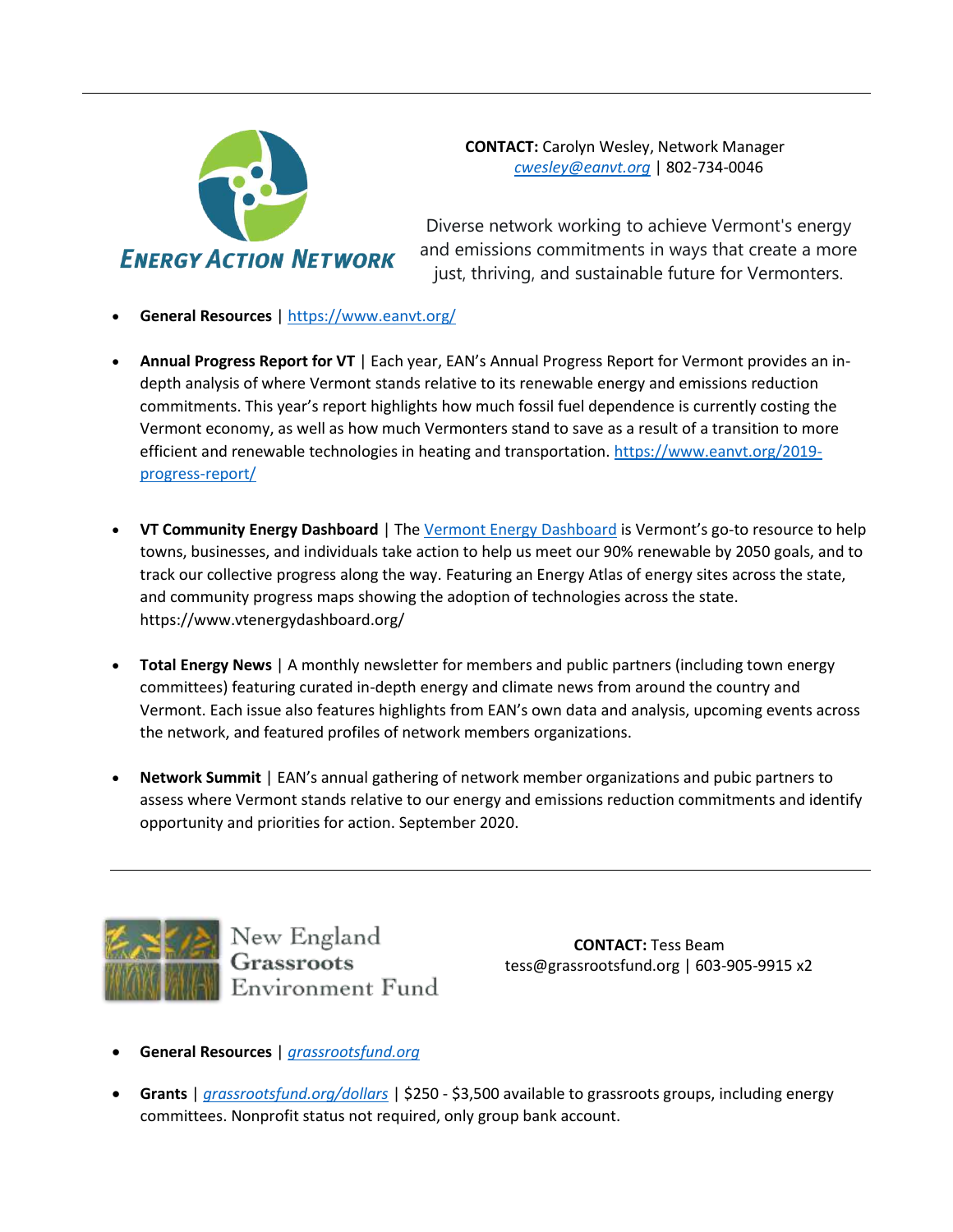

**CONTACT:** Becca White bwhite@veic.org | 802-734-3227

- **Button Up Vermont** | Efficiency Vermont, in partnership with statewide and regional partners, sponsors a statewide thermal efficiency campaign with a strong local component. Communities of any size are welcome to participate. The 2020 program is already being planned. *[ButtonUpVermont.org](file:///C:/Users/bwhite/AppData/Local/Microsoft/Windows/INetCache/Content.Outlook/OI4CR7PF/buttonupvermont.org/)*
- **Municipal Guide to Vermont Energy Code and Above Code programs** | Efficiency Vermont has a guidance document for municipal officials on how to comply with Vermont's building energy standards (energy code) and promote above-code programs. We also have information packets to distribute to builders/new home owners about energy code. Contact Becca White to obtain copies of each.
- **Municipal buildings** | Efficiency Vermont has a range of programs to help improve efficiency in municipal buildings, including free walk-through energy assessments, incentives/rebates, and a business energy loan program. Contact Becca White to learn more.



**For more information:** visit *[nhsaves.com](http://www.nhsaves.com/)* to find information about energy efficiency programs available for towns, businesses, and residents.

- NHSaves works to advance the efficient use of energy in New Hampshire.
- Energy efficiency is a vital part of keeping New Hampshire's residents, businesses and towns economically successful, now and in the future. NHSaves provides New Hampshire customers with information, incentives and support designed to save energy, reduce costs, and protect our environment statewide.
- NHSaves has great ideas and resources to help you save time, money, and energy as part of your daily routine and business practices.

We are supported by Eversource, New Hampshire Electric Co-op, Liberty Utilities and Unitil to help keep New Hampshire's residents, businesses and towns economically successful, now and in the future.

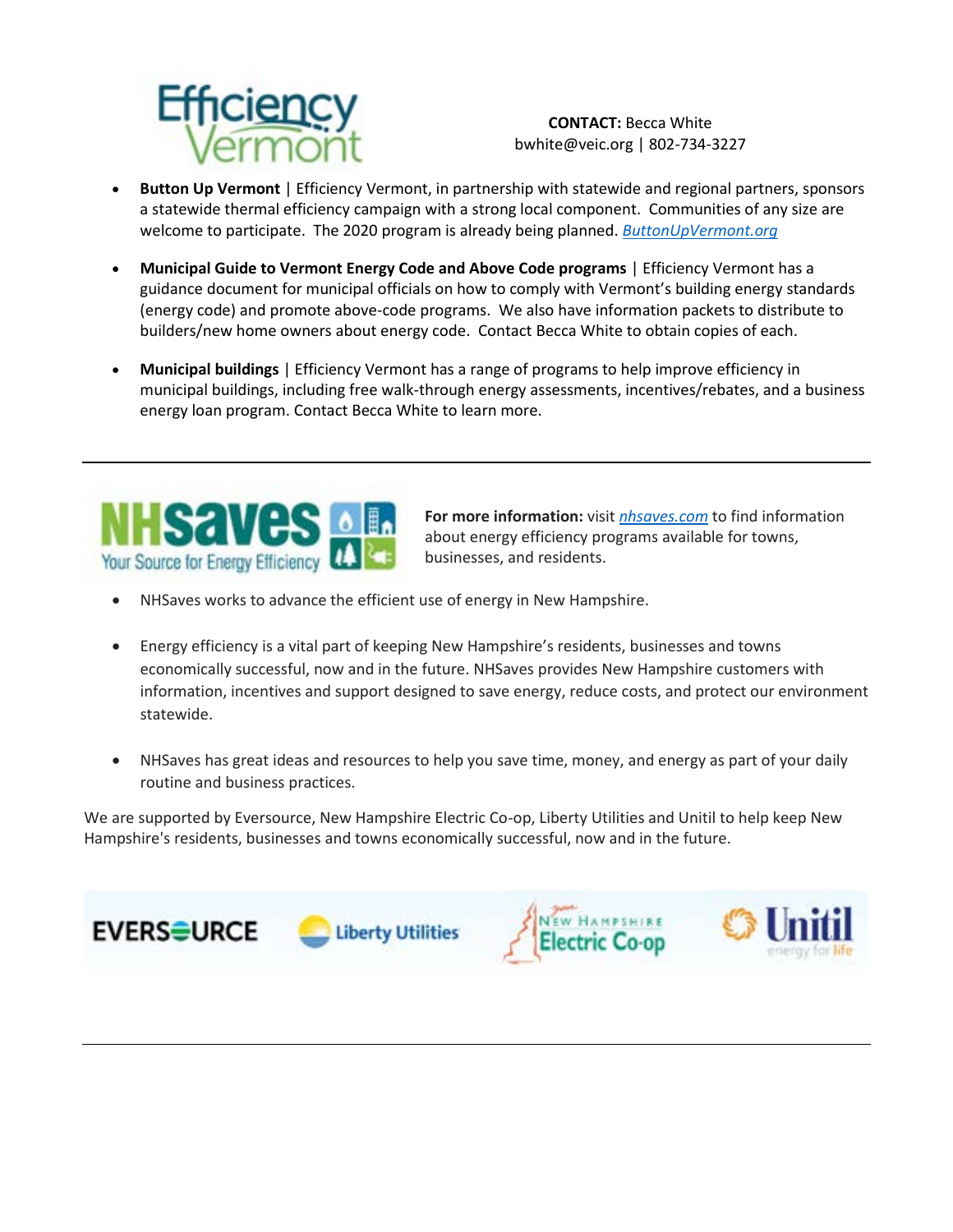

**CONTACT**: Jon Copans | *[jon@vtrural.org](mailto:jon@vtrural.org)*, 802-225-6393

Helping Vermont citizens build prosperous and resilient communities through democratic engagement, marshaling resources, and collective action.

## **General Resources** | *[vtrural.org](http://www.vtrural.org/)*

 **Climate Economy Model Communities Program –** This program works with one community or region annually to identify and implement action ideas that grow the local economy in a time of climate change. VCRD welcomes interested communities to reach out to program staff Jon Copans to inquire about participation. Jon is also available to provide one-on-one consultation with town energy leaders as they consider how best to engage their communities and move forward with priorities. For an overview of our work in participating towns,

visit: *<https://www.vtrural.org/sites/default/files/Overview%20and%20ProfilesFinal.pdf>*

 **Climate Catalysts Leadership Program –** New for 2020, VCRD has launched the Climate Catalysts Leadership Program working to create climate solutions at the local level. The program brings together local leaders from all walks of life and all corners of Vermont to build peer connections, strengthen leadership skills, and receive support in developing a local project or initiative. 46 Vermonters applied for this program, and 12 individuals have been selected for participation for 2020. You can follow along with the program here [- https://www.vtrural.org/climatecatalysts](https://www.vtrural.org/climatecatalysts) and stay tuned for an application solicitation for the 2021 program at the end of 2020.

# **Office of U.S. Senator Bernie Sanders (Senate Office)**

#### **CONTACTS**

**Haley Pero, Outreach Representative / Energy and Environment [Haley\\_pero@sanders.senate.gov,](mailto:Haley_pero@sanders.senate.gov) 802.862.6659** 

### **Erica Campbell, Outreach Representative / Transportation, Agriculture, and Rural Development [Erica\\_campbell@sanders.senate.gov,](mailto:Erica_campbell@sanders.senate.gov) 802.449.7037**

As a member of both the Senate Energy and Environment Committees, Senator Sanders continues to fight for strong climate legislation that will help us transition away from fossil fuels and toward energy efficiency and renewable energy. Bernie is an original co-sponsor of the **Green New Deal** Senate Resolution [\(https://www.facebook.com/watch/?v=390393128195126\)](https://www.facebook.com/watch/?v=390393128195126), and he recently introduced a **ban on fracking**: [https://www.sanders.senate.gov/newsroom/press-releases/sanders-ocasio-cortez-lead-first-ever-bill-to-ban](https://www.sanders.senate.gov/newsroom/press-releases/sanders-ocasio-cortez-lead-first-ever-bill-to-ban-fracking-nationwide)[fracking-nationwide.](https://www.sanders.senate.gov/newsroom/press-releases/sanders-ocasio-cortez-lead-first-ever-bill-to-ban-fracking-nationwide) He is also on the Transportation Committee that oversees the surface transportation bill.

#### **General Resources**

- **Grants** | *[www.sanders.senate.gov/services/grants](https://www.sanders.senate.gov/services/grants)*
- **Services** | *[www.sanders.senate.gov/services](http://www.sanders.senate.gov/services)*